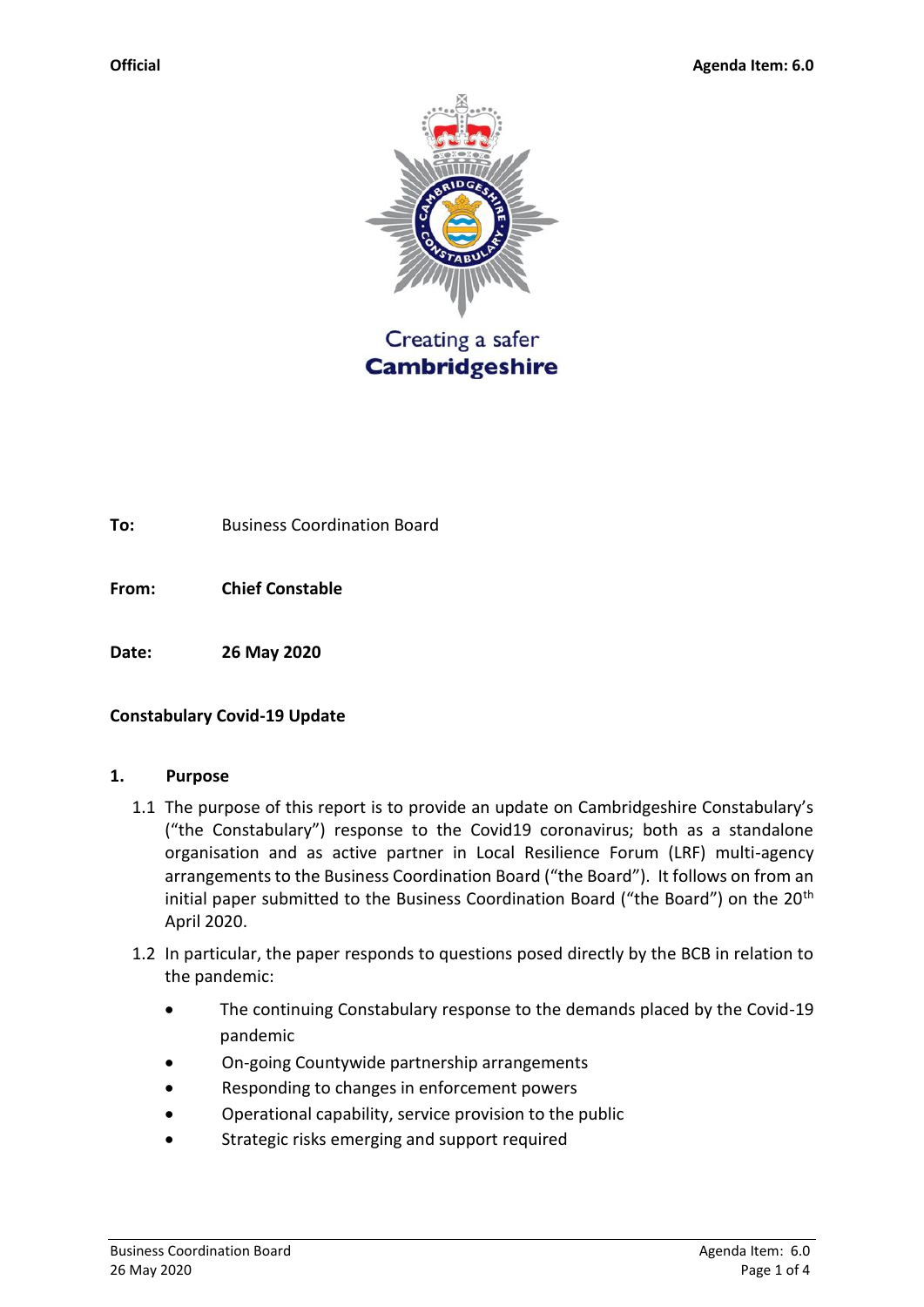• Planning for recovery and the pursuit of a new normality both as a Constabulary and as part of the LRF.

#### **2. Recommendation**

2.1 The Board is recommended to note this additional paper

### **3. Key Updates**

- 3.1 Constabulary response to the demands placed on by the Covid-19 emergency
	- 3.1.1 The Constabulary's internal response to the challenge of the Covid19 coronavirus remain as described in the previous paper. This approach has been shown to be sustainable and effective in maintaining appropriate governance of the response and business as usual.
	- 3.1.2 Since the previous paper, work has progressed to look at the implications of the gradual release of some social restrictions in terms of policing both with respect to officers and staff and service delivered. This is the first part of making a transition to "Recovery", whilst maintaining grip on immediate response to existing day-to-day challenges presented by the virus which will continue to remain.
	- 3.1.3 Constabulary planning for the longer-term recovery follows in 3.6 below.
- 3.2 Countywide Partnership Arrangements
	- 3.2.1 As per the policing update, the LRF has sustained both immediate response arrangements and started thinking about restoration/restart of some community services and activities, as a "bridge" to longer-term, more comprehensive recovery (See 3.6). A Business Restoration Group, led by Police, has been active looking at the immediate aftermath of stage one of the national government Recovery Plan announced by the Prime Minister on 12<sup>th</sup> May.
- 3.3 Responding to changes in Enforcement Powers
- 3.3.1 The Recovery Plan announcements included some changes to enforcement when breaches of measures to protect public health occur. These changes follow the introduction of new legislation last month. The Constabulary has worked hard and engaged nationally to ensure that potential confusion concerning necessary, rapid changes is unpicked and officers are equipped and informed to make decisions that are pragmatic and seek to focus on public engagement, legitimacy and confidence in local policing.

## 3.4 Operational Capability and Capacity

- 3.4.1 Throughout the pandemic to date the Constabulary has not been in a position where levels of absence of staff have affected the ability to sustain a good standard of service delivery to the communities of Cambridgeshire.
- 3.4.2 Fit-for-purpose contingency plans remain in place to respond to any increase in absence affecting capability and capacity. These plans are graduated and able to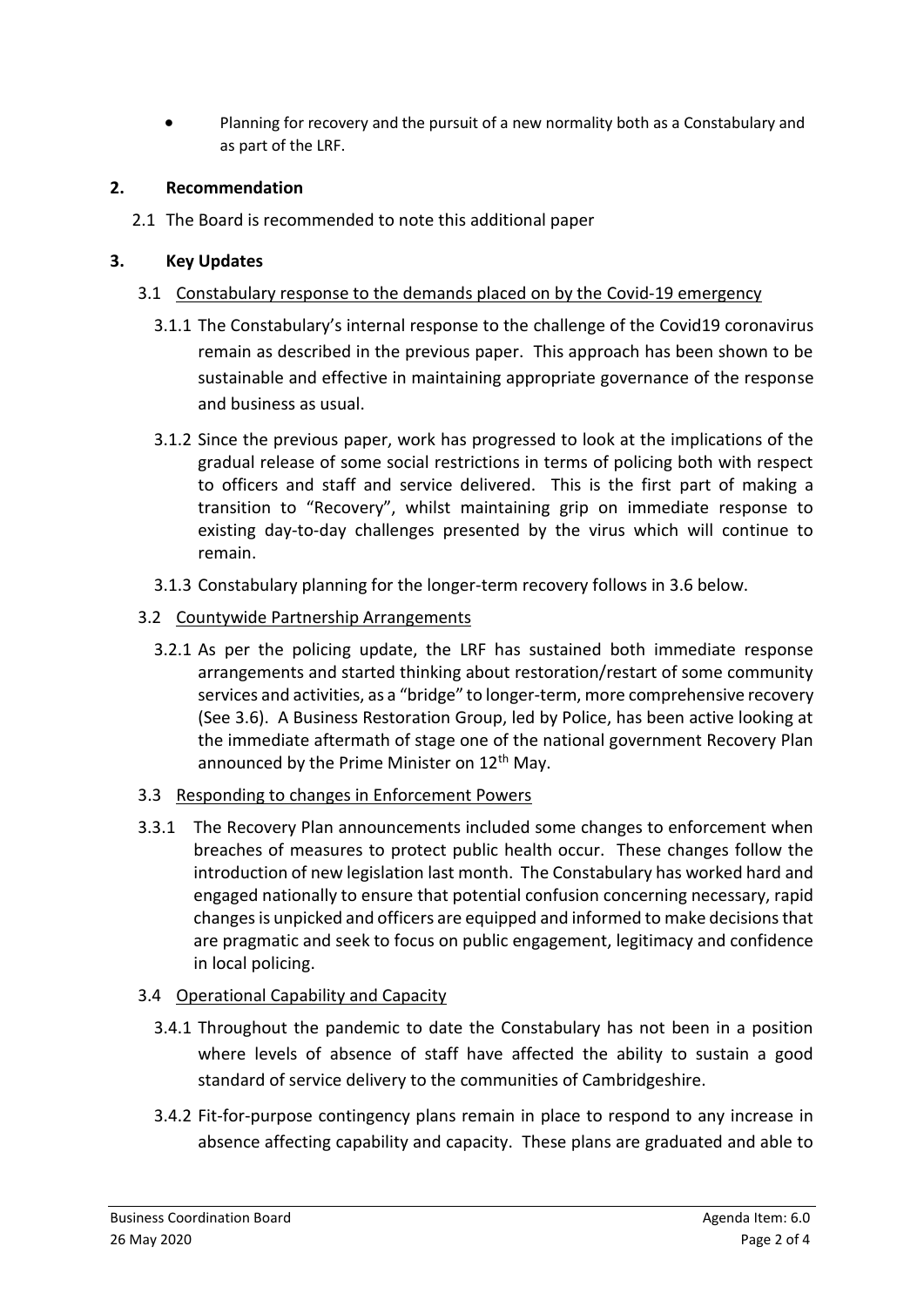respond to fluctuations to ensure that critical services are identified and sustained, even in the most challenging of resourcing circumstances.

### 3.5 Strategic Risks

At this time there are no strategic risks requiring the immediate support of the BCB.

# 3.6 Recovery:

- 3.6.1 Civil Contingencies doctrine identifies that the first step in recovery from an incident or event begins on "day one", as the immediate response is in full-swing. As the response progresses and immediate risks are managed and contained, plans to look at recovery, learning and what must be established to arrive at a new normality begin to take precedence.
- 3.6.2 The LRF has set up a Recovery Co-ordination Group (RCG) which is joint chaired by the Chief Executives of Huntingdonshire and South Cambridgeshire District Councils. The Constabulary are active partners in this work, with ACC Vicki Evans and Superintendent Steve Kerridge as group members. This is approaching a third meeting.
- 3.6.3 In accordance with civil contingencies doctrine, the RCG is establishing a number of subgroups to identify and respond to the range of issues that affect the County system-wide in recovering and pursuing a new normality. The Constabulary will have representation on all eight subgroups, will chair the Criminal Justice subgroup and playing a leading part in subgroups focusing on Communities and Vulnerability respectively.
- 3.6.4 Echoing the approach of the LRF and best practice, the Constabulary has set up its own Recovery and Learning Group (RLG) chaired by the ACC. There is a close interface between this group and the LRF's work, but focus is on the Constabulary mitigating risks and planning for future, effectively adapting to a new normality and importantly identifying positive opportunities to develop future service provision. The group has established a comprehensive register of current and future risks, issues and opportunities and this will define the sequence and urgency of actions to be taken.
- 3.6.5 The first formal meeting of the RLG will be held on Friday 15<sup>th</sup> May and the group reporting appropriately into the existing Constabulary governance structure.

## **4. Next Steps/Recommendations**

- 4.1 The Constabulary will continue to sustain an effective model to deal with immediate risk from the coronavirus and guard against complacency. In parallel, develop and implement plans for longer-term recovery and opportunities to find positive outcomes. This will be achieved in step with wider LRF partners.
- 4.2 This paper is submitted for information only. Further information can be provided on the Constabulary's behalf by: